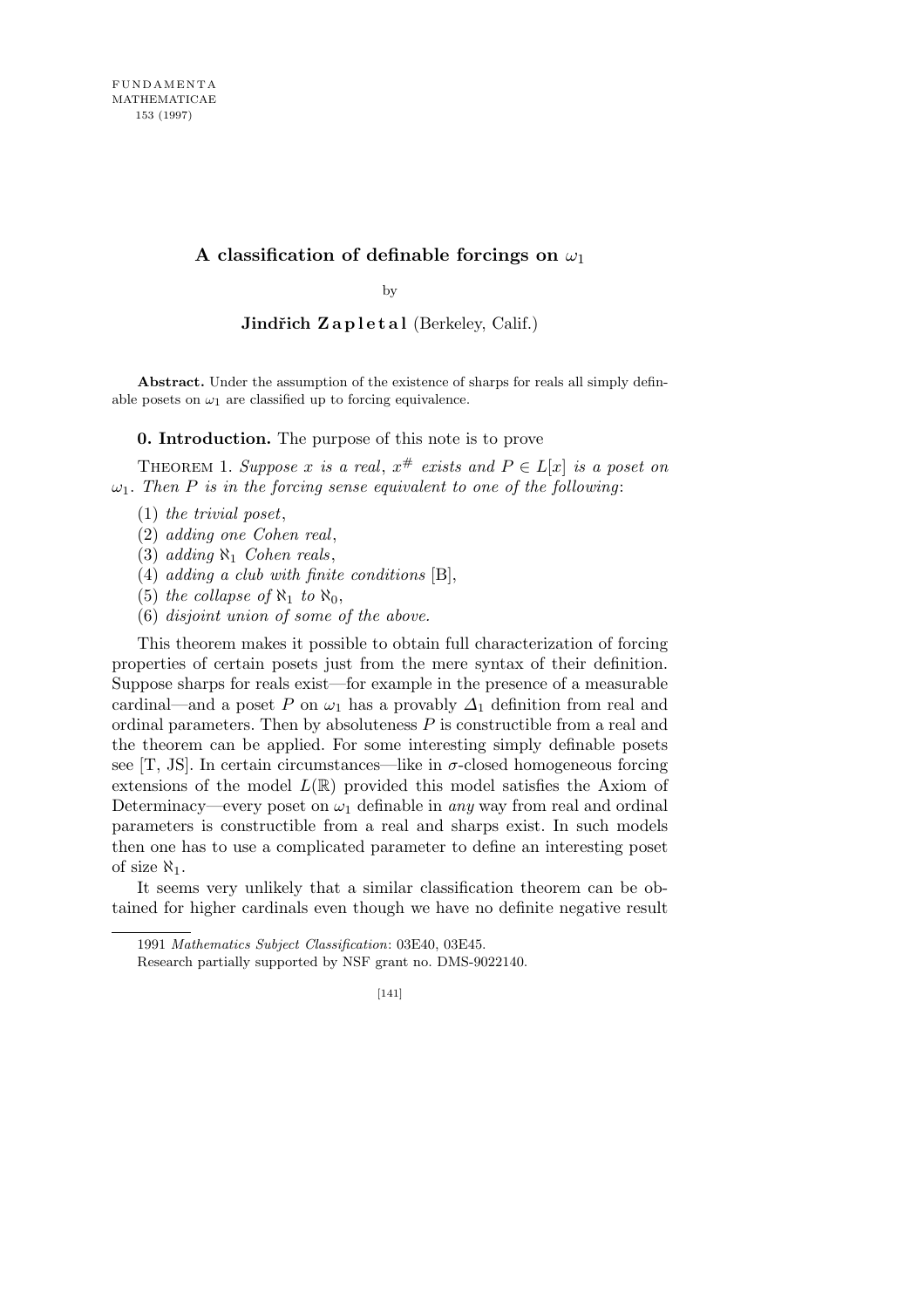142 J. Zapletal

in this direction. Some examples of larger simply definable posets with nontrivial properties can be found in [BJZ].

Our notation follows the set-theoretic standard as set forth in [J]. For a poset *P* on  $\omega_1$  and an ordinal  $\alpha \in \omega_1$  the expression  $P \cap \alpha$  stands for the poset on  $\alpha$  with the order inherited from *P. H* always denotes the canonical *P*-name for a generic filter and if  $p \in P$  then by  $P$ |*p* we mean the poset  ${q \in P : q \leq_P p}$ . Thanks are due to the referee whose comments much simplified the original clumsy proof.

**1. The proof.** Suppose *x* is a real,  $x^{\#}$  exists,  $P \in L[x]$  is a poset on  $\omega_1$ and assume that  $P \Vdash " \aleph_1$  is preserved".

LEMMA 2. *The following are equivalent for every*  $\alpha \in \omega_1$  *and every*  $p \in P$ :

- $(1)$   $p \Vdash ``\dot{H} \cap P \cap \alpha$  meets every dense subset of  $P \cap \alpha$  in  $L[x]$ ",
- (2)  $p \Vdash ``\dot{H} \cap P \cap \alpha$  meets every dense subset of  $P \cap \alpha$  in the ground *model*"*.*

P r o o f. This is in fact a consequence of a quite general fact and does not have anything to do with constructibility. Both (1) and (2) are equivalent to a first order statement about  $P, P \cap \alpha$  and p, namely

(3) for every  $q \leq p$  there is  $r \in P \cap \alpha$  such that for all  $s \in P \cap \alpha$  if  $s \leq r$ then *s* is compatible with *q.*

We shall show  $(1) \leftrightarrow (3)$ , the proof of  $(2) \leftrightarrow (3)$  being similar. Suppose  $(3)$ fails. Let  $q \leq p$  witness the failure and let  $D = \{r \in P \cap \alpha : r$  is incompatible with *q}.* The set  $D \subset P \cap \alpha$  is dense,  $D \in L[x]$  and  $q \Vdash \overline{D} \cap H = 0$ *.* Since  $q \leq p$ , (1) fails. On the other hand, suppose (3) holds. Then whenever  $q \leq p$ and  $D \subset P \cap \alpha$  is a dense set in  $L[x]$  one can find a condition  $t \leq q$  with an element of *D* above it—just choose  $r \in P \cap \alpha$  witnessing (3) for  $q, s \leq r$  in *D* and the postulated lower bound *t* of *q* and *s.* (1) follows by a genericity argument.

LEMMA 3.  $P \Vdash ``the set \dot{D} = \{ \alpha \in \omega_1 : \dot{H} \cap P \cap \alpha \text{ is a } V \text{-generic filter} \}$ *on*  $P \cap \alpha$  *contains a club*".

Proof. Note that by the above lemma,  $P \Vdash "D = \{ \alpha \in \omega_1 : H \cap P \cap \alpha \}$ meets every maximal antichain of  $P \cap \alpha$  which happens to belong to  $L[x]$ <sup>"</sup>. Let  $H \subset P$  be an arbitrary generic filter and work in  $V[H]$ . Let  $D = D/H$ . It is enough to show that whenever  $M \prec H_{\aleph_2}$  is a countable elementary substructure containing *x* and *H*, then  $\alpha = M \cap \omega_1 \in D$ .

Let *C* be the closed unbounded class of  $L[x]$  indiscernibles. We have  $\alpha \in C$  by elementarity. Moreover, suppose that  $A \subset P[\alpha]$  is a maximal antichain in *L*[*x*]. Then  $A = \tau(\vec{\beta}, \alpha, \vec{\gamma})$  for some *L*[*x*]-Skolem term  $\tau$  and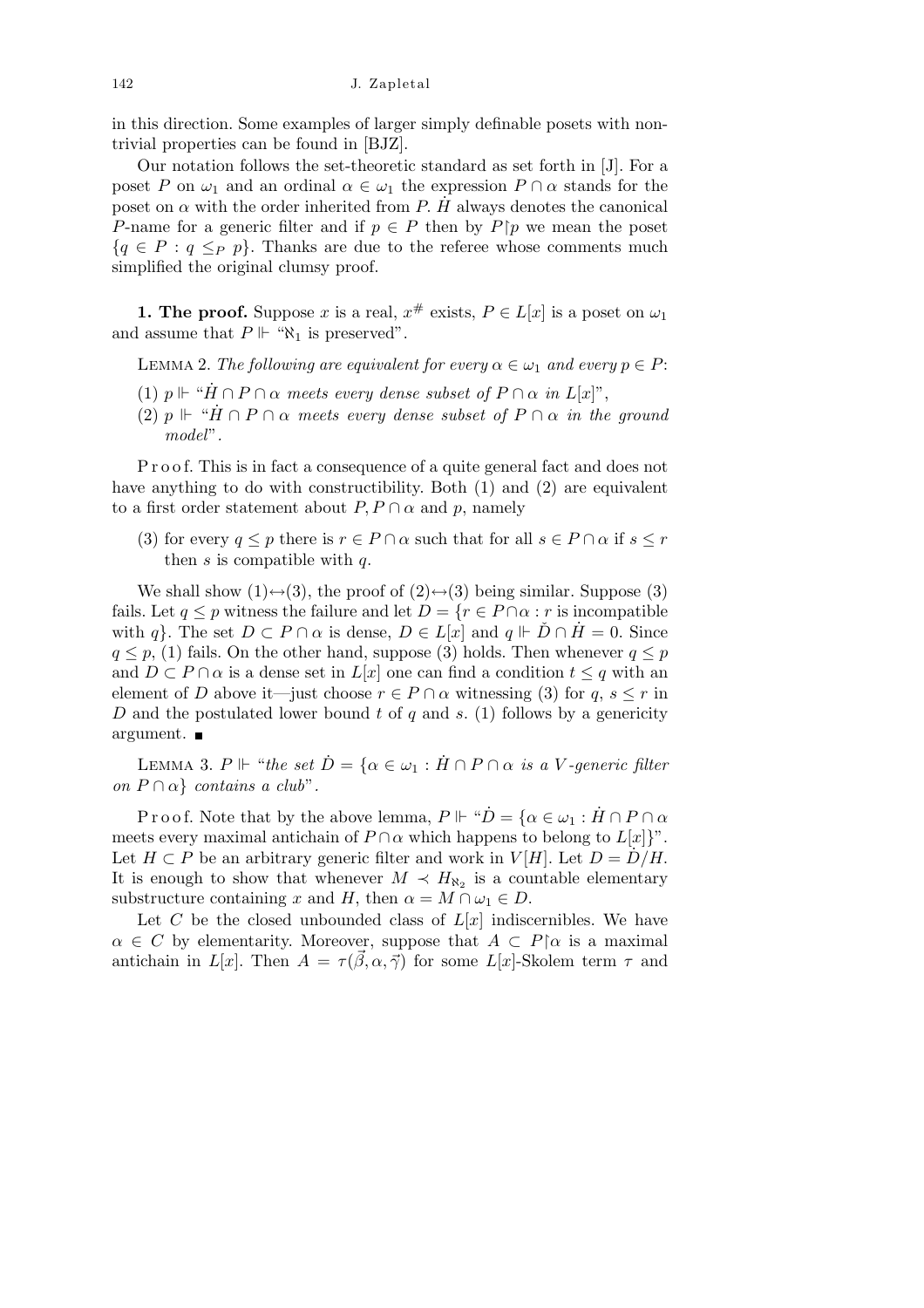finite sequences  $\vec{\beta}, \vec{\gamma}$  of indiscernibles below, respectively above  $\alpha$ . Without loss of generality we can assume that  $\vec{\gamma}$  are among the first  $\omega$  indiscernibles in *C* above  $\omega_1$ , and so  $\vec{\gamma} \in M$ . Let  $B = \tau(\vec{\beta}, \omega_1, \vec{\gamma})$ . Thus  $B \subset P$  is a maximal antichain,  $B \in M$  and  $A = B \cap P \cap \alpha$ . By the genericity of the filter *H* and elementarity, there is some  $p \in P$ ,  $p \in B \cap H \cap M$ . Such a *p* is necessarily in  $P \cap \alpha$  and so in  $H \cap A$ ; consequently, the antichain *A* has been met. Since *A* was arbitrary,  $\alpha \in D$  and the lemma is proven.

Lemma 4. *P is proper.*

P r o o f. Fix  $p \in P$  and a countable elementary submodel  $M \prec H_{\aleph_2}$  with  $p, P, x \in M$ . We shall produce a master condition  $q \leq p$  for *M*, proving the lemma.

Let  $E = \{ \alpha \in \omega_1 : \text{there is } q \leq p \text{ with } q \Vdash \text{``}\dot{H} \cap P \cap \alpha \text{ is a } V \text{-generic} \}$ filter on  $P \cap \alpha$ " }. Then certainly  $E \subset \omega_1$  is stationary, since  $p \Vdash$  "the closed unbounded set  $\overrightarrow{D}$  from the previous lemma is included in  $\overrightarrow{E}$ <sup>n</sup>. Moreover,  $E \in L[x]$ , so *E* must in fact contain a closed unbounded set and  $M \cap \omega_1 \in E$ . Any condition  $q \leq p$  witnessing the latter fact will be as required.  $\blacksquare$ 

CONCLUSION 5. *Suppose*  $P \in L[x]$  *is a nowhere c.c.c.*  $\aleph_1$  *preserving poset on*  $\omega_1$ *. Then*  $RO(P)$  *is isomorphic to the algebra adding a club with finite conditions.*

Proof. In [Z] it is proved that whenever P is a nowhere c.c.c. proper poset of size  $\aleph_1$  which forces a club of *V*-generic filters as in Lemma 3, then  $RO(P)$  is isomorphic to the algebra adding a club with finite conditions.

CONCLUSION 6. *Suppose*  $P \in L[x]$  *is a c.c.c. poset on*  $\omega_1$  *of uniform density*  $\aleph_1$ *. Then*  $RO(P)$  *is isomorphic to the algebra adding*  $\aleph_1$  *Cohen reals.* 

Proof. From the chain condition of P it follows that there is a closed unbounded set  $E \subset \omega_1$  such that  $P \Vdash ``\check{E} \subset \dot{D}"$ , with  $\dot{D}$  being the name from Lemma 3. Thus for every  $\alpha \in E$  we have  $P \Vdash \text{``}\dot{H} \cap P \cap \alpha$  is a *V*-generic filter", so  $P \cap \alpha$  must be a regular subposet of P. In [K] it is proved that any poset of uniform density  $\aleph_1$  with a club of regular subposets is in the forcing sense equivalent to adding  $\aleph_1$  Cohen reals.

It is now possible to complete the proof of the theorem. Let *x* be a real and  $P \in L[x]$  be a poset on  $\omega_1$ . Choose a maximal antichain  $A \subset P$  so that each  $p \in A$  has exactly one of the following properties:

- (1) all conditions below *p* are pairwise compatible,
- (2)  $P$  p has countable density and p is not compatible with any condition as in (1),
- (3)  $P\upharpoonright p$  has c.c.c. and p is not compatible with any condition as in (1) or  $(2)$ ,